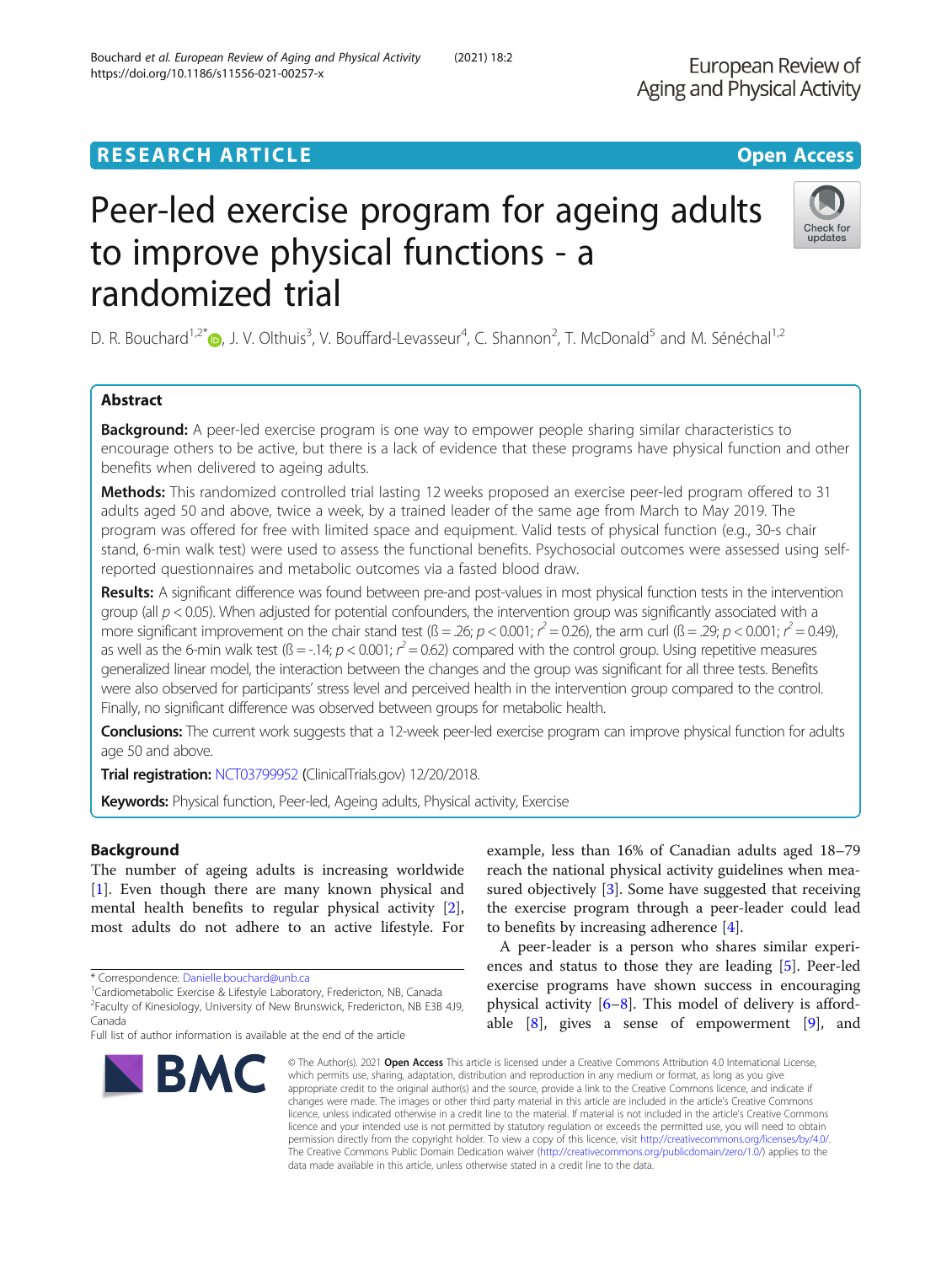promotes social connectedness [[7](#page-7-0)]. One study even concluded that peer-led exercise programs were as effective as professionally-led exercise programs in the community [[6\]](#page-7-0). However, a systematic review in 2018 reported that although peer-led exercise can promote and maintain adherence to exercise programs, the peer-led exercise programs' impact on physical function was still unclear [[10](#page-7-0)]. Quantifying the impact of peer-led exercise on physical function is essential. It has direct implications for policy and practice decisions about promoting participation in these programs among ageing adults. It is also crucial for funding to support or to subsidize peer-led programs.

## **Objectives**

This study's main objective was to test the change in participants' physical function, measured by the changes on the 30-s chair stand test, in a 12-week, peer-led exercise program offered to community adults (age 50 and above) as compared to a control condition. The secondary objective was to explore the other physical function tests, and the peer-led exercise program's psychosocial and metabolic benefits.

## **Methods**

## Trial design

Participants were randomized to receive either the intervention (Spring) or waitlist control (Fall) using concealed envelopes prepared by a third party using a closed container. That container included all 62 papers. A student not related to the project performed the allocation. Peer leaders were blinded to randomization as they did not know that participants in the Spring groups were in the intervention group, and participants in the Fall were in the control group. Participants in the Spring were also invited to participate again in the Fall. Peer-leaders were told that we were limiting the number of participants for space and to start with smaller group sizes for the Spring groups. The participants were blinded as they were not tested after the Fall session, but it was not mentioned.

## Recruitment

To be eligible to participate, individuals had to be at least 50 years, could physically come to the location where the exercise sessions were delivered, be cleared to exercise as determined by the Canadian Society of Exercise Physiology (CSEP) Get Active Questionnaire [[11](#page-7-0)] or by a physician if needed, and participants needed to consider themselves as inactive by confirming not currently being involved in organized physical activity program. Participants were excluded if they were not cleared by a physical activity screening test or did not receive clearance from their primary physician to participate. Finally, participants were not eligible if they participated in the offered peer-led exercise program in the past. The tested peer-led exercise program has existed for many years but has not been appropriately evaluated. Therefore, the same inclusion/exclusion was used, which includes the threshold for age 50+. Initially, the program was developed to promote independence and prevent falls by long-term participation. Participants were recruited through radio advertisements, newspapers, posters, and social media.

Four peer leaders were recruited using the same strategy based on a first-come, first-served procedure. They were eligible if they reported being a regular exerciser, willing to participate in 32 h of interactive training sessions offered by the provincial fitness accreditation body over 4 days, and willing to volunteer to offer an exercise program in their community for free. Peer leaders received a manual, along with practical training. A formal background in health or fitness was not required. Continued support was offered to the leaders once they began leading the program. This support was offered through both the provincial fitness accreditation body and the research staff.

Recruitment for all participants (intervention and control) occurred between January and March 2019. When participants called to enrol in the program, they were assessed for eligibility over the phone by the research staff. Those who were eligible were told that they would be randomized into either the Spring (intervention) or the Fall (control) group, but testing would only occur in March and May 2019. The exercise program was offered between March and May 2019 for those randomized to the intervention. It was offered between September and December 2019 for those randomized to the control condition.

## Intervention

The exercise program, called Zoomers on the Go [\[12](#page-7-0)], occurred at an indoor community location (e.g., community room, church basement) at no cost to participants. The peer-led exercise program was offered twice a week for 60-min (10-min warm-up, 10-min aerobic exercise, 10-min balance exercises, 15-min of muscle strengthening exercises, 10-min of flexibility activities, and a 5-min cool-down) for 12 weeks. Resistance exercises were done using a coloured TheraBand, a 9-in. sponge ball, and paper plates. There were also chairs available for every participant if needed. More details on the program are presented in the [supplementary file.](#page-6-0)

## Primary outcomes

The primary outcome was strength assessed by the change on the 30-s chair stand test. Participants were asked to sit on the edge of a chair, standing up and sitting down as many times as possible in 30 s. The research assistant recorded the number of repetitions completed during the test [[13](#page-7-0)].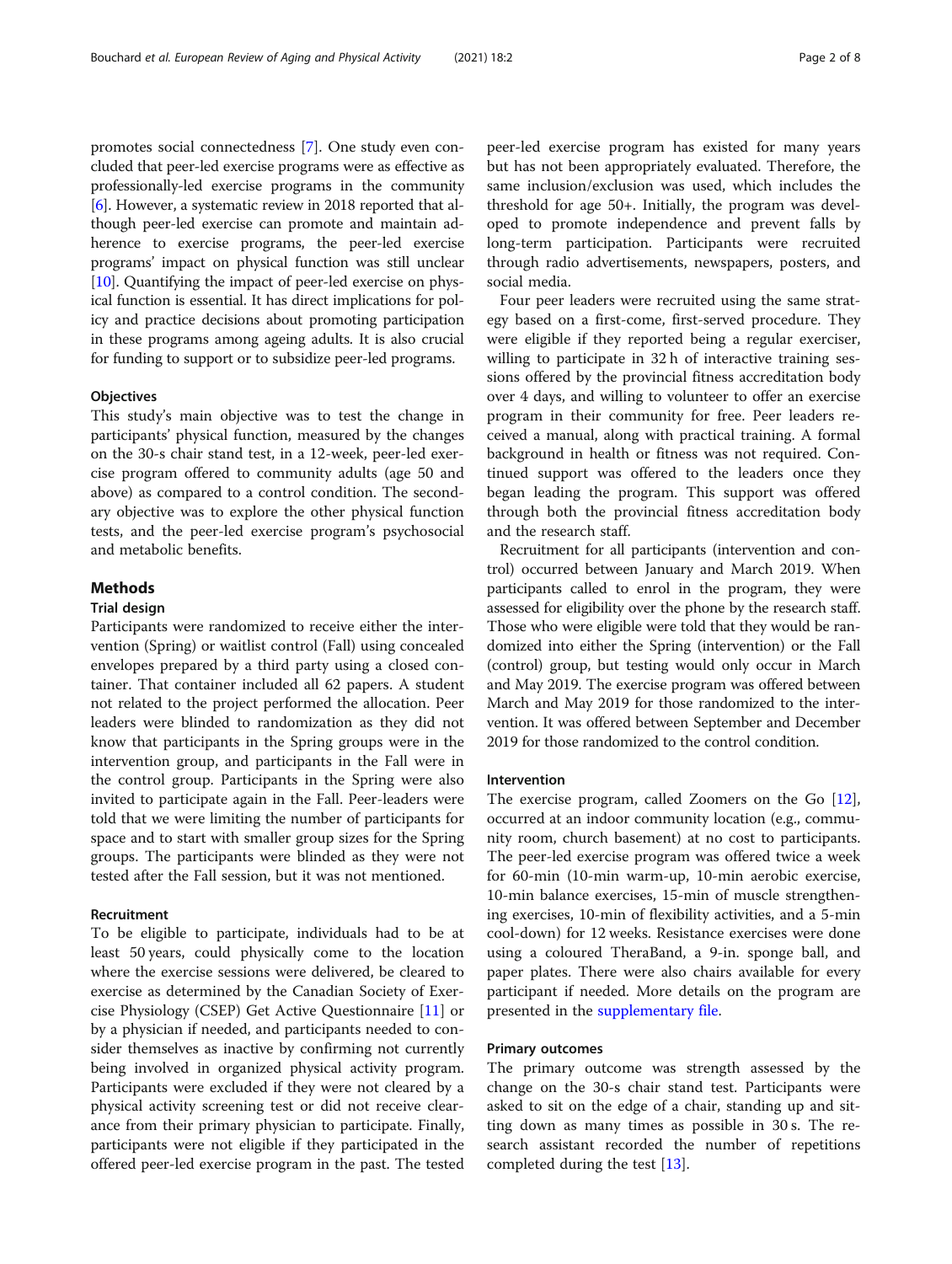Besides the 30-s chair stand test, three other Senior Fitness Tests (SFT) were used to explore the program's potential benefits on physical function. These were the 6 min walk test (6MWT), the 30-s arm curl test and the Back Scratch Test. In addition to the SFT battery of tests, the one-leg stance was used to assess a participant's balance, eyes open, and eyes closed [\[14\]](#page-7-0). Finally, grip strength was collected using a JAMAR analogue handheld dynamometer (Lafayette Instrument Company, USA) for both left and right hands. The highest value of each hand was added together, according to CSEP [[14](#page-7-0)].

Capillary blood sampling was conducted using the CardioCheck Analyzer device to determine high-density lipoprotein (HDL), triglycerides, low-density lipoproteins (LDL), and glucose [[15](#page-7-0)].

Psychosocial outcomes were assessed via questionnaire. The Depression Anxiety Stress Scales - 21 item (DASS-21) was used to measure past week depression (scores of 13, 20, 27, and 38 indicate mild, moderate, severe, and extremely severe symptoms, respectively), anxiety (scores of 8, 10, 15, and 20 indicate mild, moderate, severe, and extremely severe symptoms, respectively), and stress (scores of 15, 19, 26, and 34 indicate mild, moderate, severe, and extremely severe symptoms, respectively)  $[16]$  $[16]$ . The Short Form Health Survey - 36 items (SF-36) was used to measure day-to-day functioning and quality of life [[17\]](#page-7-0). The scale is composed of eight domain subscales (i.e., Physical Functioning, Role Limitations due to Physical Health, Pain, General Health, Energy/Fatigue, Social Functioning, Role Limitations due to Emotional Problems, Emotional Well-Being) scored from 0 (worst) to 100 (excellent).

## Potential confounder outcomes

Demographic data, including age, sex, marital status, occupation, and household income, were assessed via a self-report questionnaire.

Attendance at the peer-led exercise group was collected on-site by the program leader. The maximum number of sessions was 23 as one session was cancelled for a holiday.

Body weight was measured to the nearest 0.1 kg, and height was measured to the nearest 0.1 cm on a calibrated column scale (SECA model #213, Hamburg, Germany), using CSEP protocols. Body-mass index (BMI) was calculated using body weight, height and the CSEP equation for BMI. Resting blood pressure and resting heart rate were collected on-site with a portable blood pressure cuff (Omron M1 Plus -HEM-4011C-E).

Physical activity level was objectively assessed using PiezoRxD pedometers (Steps Count, CA) to describe the sample at baseline. Participants were asked to wear the pedometer for seven consecutive days before the start of the program. The pedometer was used to track steps per day and estimate total time spent participating in moderate to vigorous physical activity based on walking cadence. Total time spent at a cadence of a minimum of 120 steps per minute was considered time spent in moderate and vigorous-intensity, respectively [[18](#page-7-0)].

## Sample size calculation

The effect size expected on the chair stand test was determined using clinical data previously collected on 248 participants participating in this program. Despite the high number of participants, this dataset lacked a control group, and testing was done in a clinical setting without rigid testing sessions to respect the 12-week intervention. Some participants who saw changes in the chair stand participated in the program many years before being tested. Nonetheless, an improvement of 1.72  $s \pm 2.10$  s was observed for the sit-to-stand test (standing from a seated position as fast as possible for five repetitions). Assuming the same proportion as an effect size, that the control group would not improve, with a power of 80% and an alpha of 95%, it was estimated that 24 people per group were required to observe the same proportion of improvement on the sit-to-stand test. To account for the anticipated drop-out rate (i.e., 30%) [\[19](#page-7-0)], 31 participants were recruited per group.

## Data analytic plan

Differences between groups on descriptive variables and outcomes at baseline were tested via T-tests and Chisquare tests depending on the variable's nature. Changes in physical function were tested using linear regression models. This was done using a stepwise strategy, with the dependent variable being the change pre-post. The independent variables were the treatment group, baseline value on the test, and any differences between groups observed at baseline on descriptive characteristics. General Linear Models repetitive measure tests were used to test how pre and post observations on each functional test were affected by the interaction group\* time adjusted for baseline differences in descriptive characteristics. We also explored if the number of sessions attended by participants in the intervention group predicted changes in physical function using linear regression models once adjusted for potential confounders.

## Results

Sixty-two participants took part in the study (31 intervention, 31 control). Three participants (4.8%; one intervention and two control) dropped out, leaving 59 for analysis (see Fig. [1\)](#page-3-0). Participants reported dropped out because the program was too easy; they had an additional family commitment, or did not want to attend the post-testing session.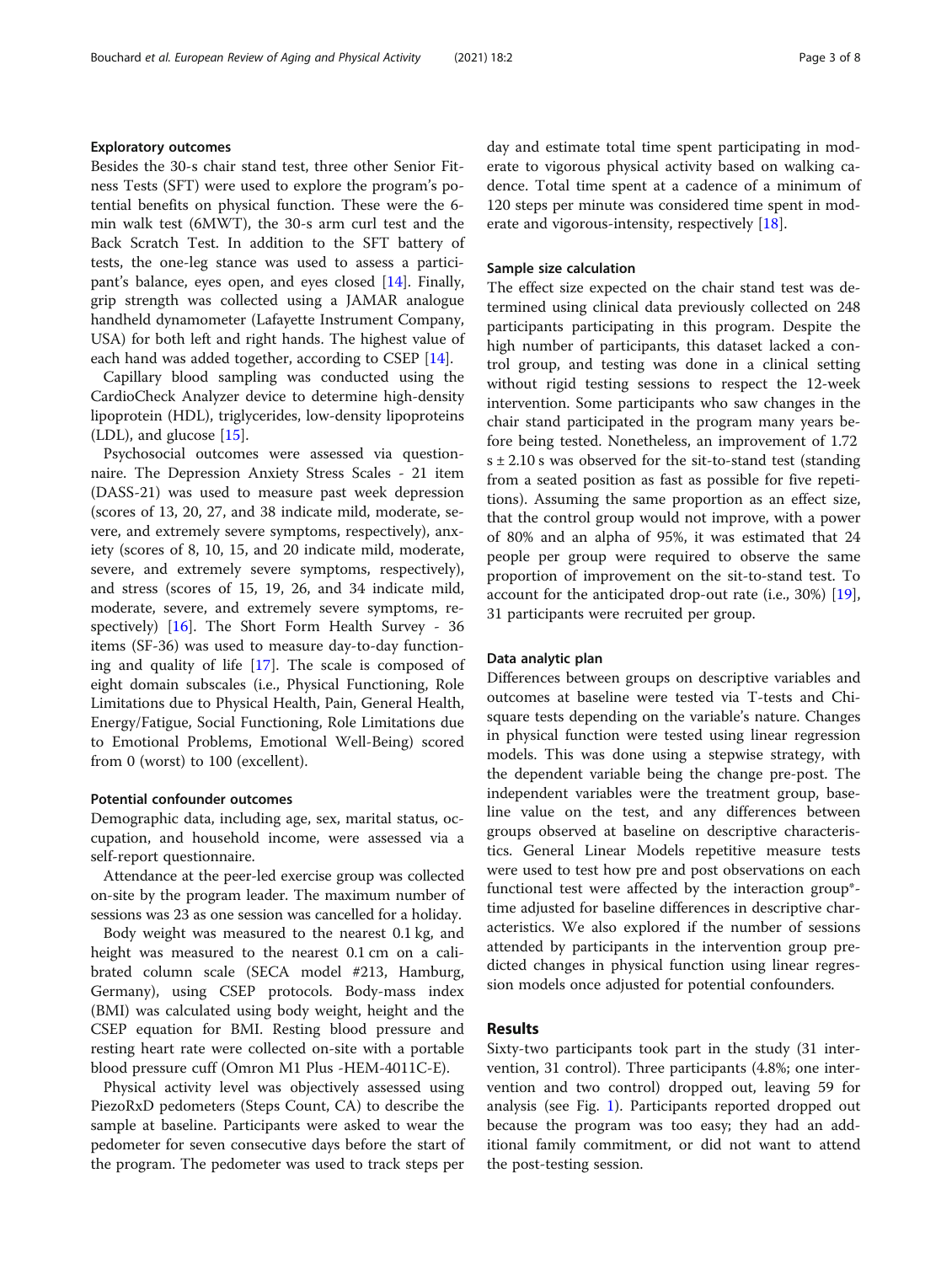<span id="page-3-0"></span>Participants were an average age of 66.1 and 66.6 in the control and intervention groups, respectively. Of those participants, women made up 79.3% in the control group and 93.3% in the intervention group. Descriptive information of the sample for participants who completed the intervention is presented in Table [1](#page-4-0). At baseline, no difference besides BMI was observed between the two groups on descriptive variables.

Attendance to the exercise sessions averaged  $15 \pm 6$ sessions out of 23 sessions (68%) for participants in the intervention group who completed the post-testing. The number of sessions attended was not associated with any physical function changes when adjusted for age, sex, and baseline value of each physical function.

There was a significant within-group difference found between pre-and post-values in all physical function tests ( $p < 0.05$ ), except for balance (eyes closed) and back scratch test for the intervention group (Table [2\)](#page-4-0). There was group effect for the chair stand  $(6 = .26; p < 0.001;$  $r^2 = 0.26$ , arm curl ( $\beta = .29$ ;  $p < 0.001$ ;  $r^2 = 0.49$ ), and 6min walk test ( $\beta = .14$ ;  $p < 0.001$ ;  $r^2 = 0.62$ ) when models adjusted for baseline value, sex, age and BMI. When using GLM repetitive measures, the interaction group \*time for the chair stand ( $F = 13.85$ ), the arm curl ( $F =$ 14.06) and the 6-min walk  $(F = 16.79)$  was significant (all  $p < 0.001$ ).

For psychosocial outcomes (Table [3](#page-5-0)), there was a significant within-group difference found between pre-and post-intervention past week stress symptoms ( $p < 0.05$ ) for those in the intervention. There was also a group effect for the past week's stress symptoms ( $p = 0.01$ ). On the SF-36, there was a group effect on General Health, Energy/Fatigue, and Role Limitations due to Emotional Problems, all of which improved significantly more in the intervention than control groups (all  $p < 0.01$ ). Finally, in terms of metabolic outcomes (Table [4](#page-5-0)), no differences in pre-post changes were observed between the two groups. However, some improvements were observed for both groups within-groups (e.g., on resting HR, diastolic BP, and glucose).

## Discussion

The current study results support the idea that peer-led exercise programs for aeging adults can lead to physical function improvements. Like previous studies [\[10](#page-7-0), [20](#page-7-0), [21\]](#page-7-0), the drop-out rate for this program was meagre with a relatively high attendance rate. The combination of low drop-out rates and significant physical function improvements suggests that peer-led exercise programs are a successful intervention for ageing adults living in the community.

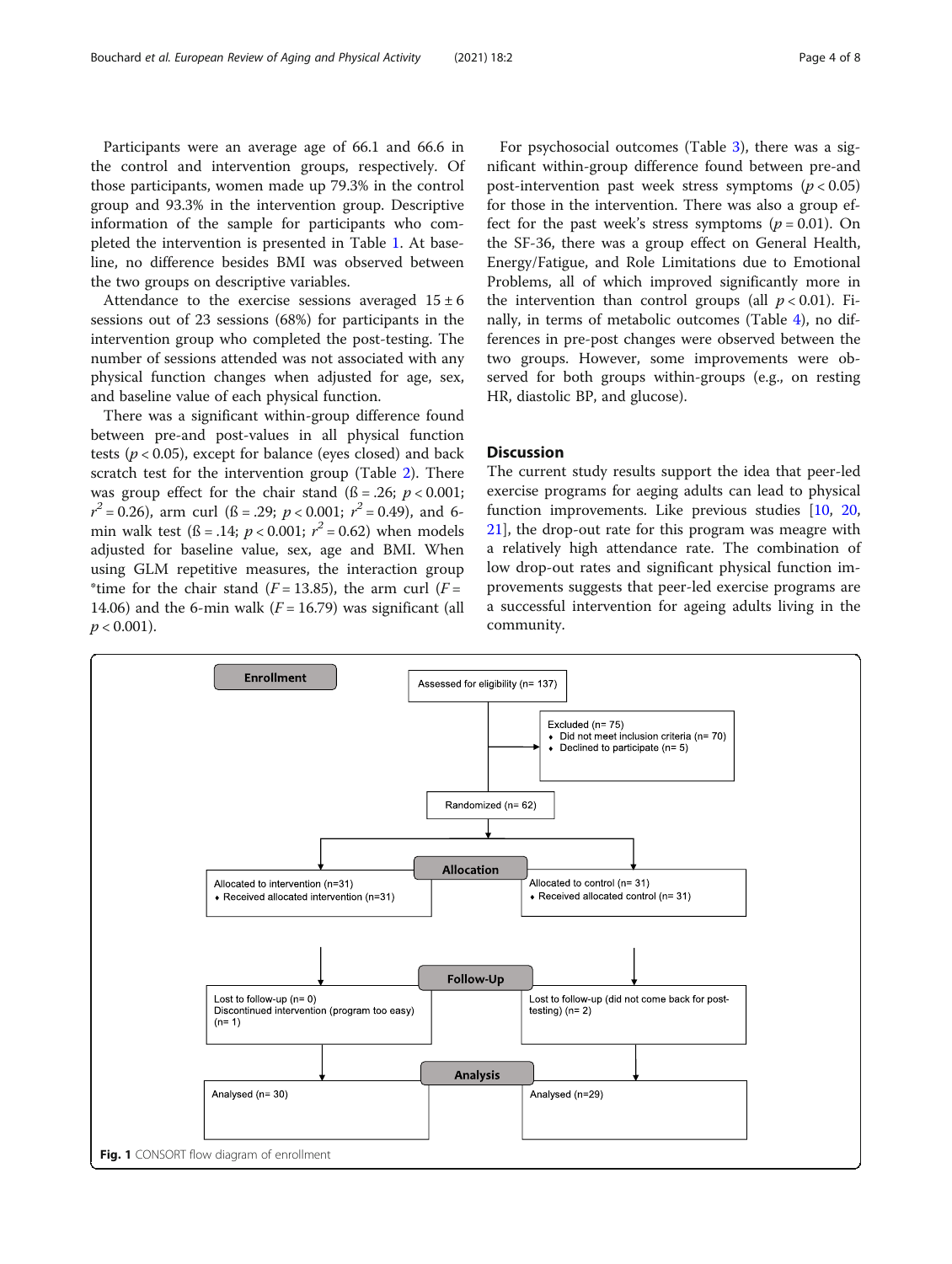|                                     | Control<br>$(n = 29)$ | Intervention ( $n = 30$ ) | p value |
|-------------------------------------|-----------------------|---------------------------|---------|
| Age (years)                         | $66.1 \pm 7.0$        | $66.6 + 7.2$              | 0.79    |
| BMI $(kq/m2)$                       | $25.8 \pm 4.8$        | $78.9 + 4.5$              | 0.02    |
| Women                               | 23(79.3)              | 28 (93.3)                 | 0.12    |
| <b>Occupation (Retired)</b>         | 14 (48.3)             | 19(63.3)                  | 0.15    |
| <b>Marital Status (Married)</b>     | 20(69.0)              | 14(46.7)                  | 0.24    |
| Household Income (>\$100,000/ year) | 6.0(21.0)             | 6.0(20.0)                 | 0.79    |
| Physical Activity Level (Steps/day) | $7221 \pm 2964$       | $6349 + 2903$             | 0.27    |
| Physical Activity Level (MVPA/week) | $48 \pm 81$           | $68 \pm 68$               | 0.51    |

## <span id="page-4-0"></span>Table 1 Descriptive characteristics of participants

Data are presented as average  $\pm$  SD or N (%)

Chi Square tests were used to test for potential differences among groups for categorical variables while T-test were used to test for potential differences for continuous variables among groups

Other studies have reported diverse findings [[10\]](#page-7-0) on peer-led exercise program's ability to improve physical function. Although the effects of peer-led exercise programs have been systematically reviewed, it is essential to note that many program and participant characteristics can lead to different physical functions. Compared with previous studies looking at the improvement in physical function following a peer-led exercise program, our study involved younger participants (average 66 years) with relatively good health compared to the studies reported in Burton et al. (2018) [\[10](#page-7-0)]. Participants in the present study could exercise at a greater intensity than studies involving older participants who observed lower physical function improvements. In support, Dogro et al. (2009; average age 69 years old) reported more improvement for participants who started the program with a greater fitness level [[22\]](#page-7-0). Another essential feature of a peer-led exercise program that leads to physical function improvement seems to be formal training for leaders [[8,](#page-7-0) [22,](#page-7-0) [23](#page-7-0)]. It is possible that serious training for peer-leaders, as in the present study, is needed to draw significant physical function benefits.

| <b>Table 2</b> Functional Outcomes |  |
|------------------------------------|--|
|------------------------------------|--|

When discussing peer-led exercise programs, it is essential to note that the literature reports the effects of both peers who deliver the exercise program and peers who encourage ageing adults to become more active. Previous studies have reported that delivering the exercise program by peers is more effective than peers motivating other ageing adults to become more active [[24](#page-7-0), [25\]](#page-7-0). It is thus essential to differentiate the two strategies when combining the benefits of a peer-led strategy.

Participants in the intervention group increased the chance of improving their performance on the chair stand, the 6-min walk test, and the arm curls tests by 14 to 29% regardless of their age, sex, and baseline performance on the test or initial physical activity level. However, the variability at baseline was pretty small, suggesting that participants were already reasonably fit before the intervention. When looking at all participants' percentile level for each test based on age group and sex [[13\]](#page-7-0), the average was 55%. This observation suggests that this peer-led exercise program could be more useful for people with lower physical function at baseline, reported before [[26\]](#page-7-0). It is possible that ageing adults who are already more physically active than the average are those

|                           | Control $(n = 29)$<br>Pre | Intervention ( $n = 30$ ) |                         |                          |
|---------------------------|---------------------------|---------------------------|-------------------------|--------------------------|
|                           |                           | Post                      | Pre                     | Post                     |
| Chair stand (reps/30s)    | $13.6 \pm 2.7$            | $14.1 \pm 3.5$            | $14.1 \pm 2.6$          | $17.9 \pm 4.4*$ $\Gamma$ |
| Arm curl test (reps/30s)  | $17.3 \pm 4.1$            | $17.4 \pm 3.5$            | $20.1 \pm 5.1$ <b>F</b> | $23.9 \pm 4.9*$ $\Gamma$ |
| Handgrip strength (kg)    | $51.4 \pm 15.5$           | $50.1 \pm 17.6$           | $51.8 \pm 14.9$         | $55.3 \pm 15.4*$         |
| Back scratch test (cm)    | $-5.2 \pm 9.7$            | $-4.7 \pm 9.9$            | $-7.5 \pm 9.9$          | $-5.7 \pm 9.9$           |
| Timed up and go (s)       | $5.3 \pm 0.99$            | $4.9 + 1.1*$              | $5.3 \pm 1.2$           | $4.7 \pm 0.9$ *          |
| 6-min walk test (m)       | $507 \pm 90.3$            | $504 \pm 79.7$            | $476 \pm 94.3$          | 539 ± 82.5* $\Gamma$     |
| Balance (eyes opened) (s) | $27.9 \pm 16.4$           | $29.7 \pm 15.6$           | $76.7 + 14.4$           | 34.7 ± 13.4* $\Gamma$    |
| Balance (eyes closed) (s) | $4.9 \pm 3.2$             | $4.4 \pm 2.9$             | $5.0 \pm 3.4$           | $5.3 \pm 3.5$            |

Data are presented as average  $\pm$  SD \*significant pre-post changes within groups ( $p$  < 0.05)

Γ significant difference in change between intervention and control groups (p < 0.05)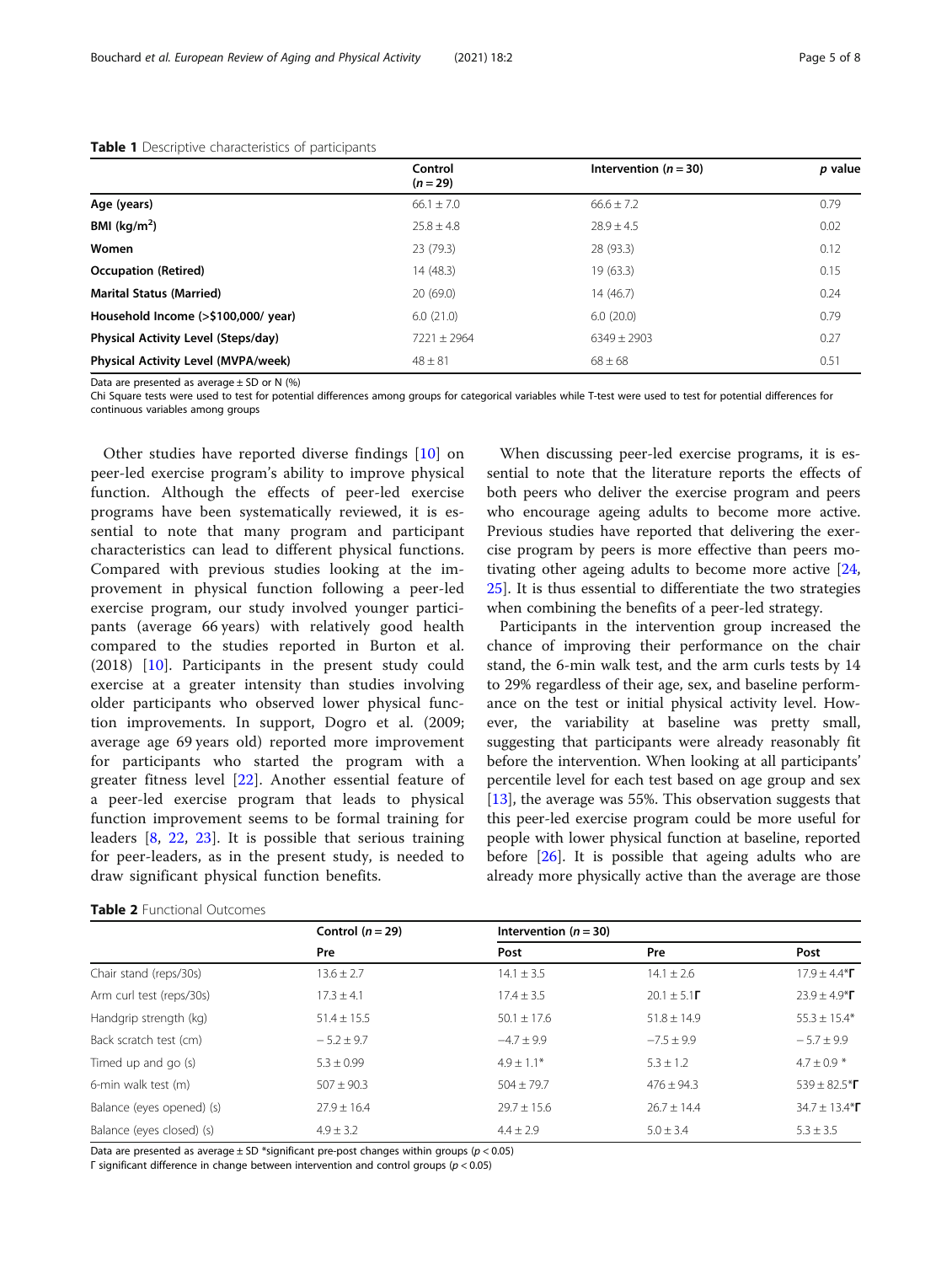|                                                  | Control $(n = 29)$ |                  | Intervention ( $n = 30$ ) |                                                       |
|--------------------------------------------------|--------------------|------------------|---------------------------|-------------------------------------------------------|
|                                                  | Pre                | Post             | Pre                       | Post                                                  |
| The Depression Anxiety Stress Scales             |                    |                  |                           |                                                       |
| Stress (0-14 'normal')                           | $5.7 \pm 6.2$      | $8.2 \pm 7.7$    | $6.0 \pm 5.6$             | 4.1 $\pm$ 3.9 <sup>*</sup> <b><math>\Gamma</math></b> |
| Anxiety (0-7 'normal')                           | $2.6 \pm 4.7$      | $5.0 \pm 7.5$    | $3.5 \pm 3.8$             | $3.2 \pm 3.3$                                         |
| Depression (0-9 'normal')                        | $3.2 \pm 3.8$      | $5.5 \pm 9.1$    | $4.8 \pm 6.3$             | $3.2 \pm 5.6$                                         |
| Short Form Health Survey (0-100; 100 being best) |                    |                  |                           |                                                       |
| Physical Functioning                             | $80.9 \pm 20.1$    | $80.4 \pm 18.8$  | $78.0 \pm 21.2$           | $81.2 \pm 20.2$                                       |
| Limitations due to Physical Health               | $81.7 \pm 28.8$    | $79.0 \pm 32.8$  | $78.3 \pm 33.9$           | $90.8 \pm 24.1*$                                      |
| Pain                                             | $79.1 \pm 17.6$    | $71.0 \pm 23.0*$ | $73.5 \pm 22.3$           | $71.9 \pm 20.8$                                       |
| General Health                                   | $72.4 \pm 11.8$    | $69.8 \pm 16.4$  | $71.2 \pm 19.1$           | $75.5 \pm 15.6*$                                      |
| Energy/Fatigue                                   | $67.4 \pm 18.0$    | $65.4 \pm 17.6$  | $63.5 \pm 19.1$           | 68.7 ± 16.3* $\Gamma$                                 |
| Social Functioning                               | $88.9 \pm 16.3$    | $86.4 \pm 19.1$  | $90.2 \pm 14.9$           | $92.1 \pm 13.7$                                       |
| Limitations Emotional Problems                   | $78.8 \pm 33.8$    | $84.0 \pm 32.1$  | $84.6 \pm 28.3$           | $88.9 \pm 25.3*$                                      |
| Emotional Well-Being                             | $82.5 \pm 12.4$    | $78.7 \pm 13.2$  | $80.4 \pm 13.5$           | $84.7 \pm 10.2$                                       |

#### <span id="page-5-0"></span>Table 3 Psychosocial outcomes

Data are presented as average  $\pm$  SD

\*significant pre-post changes within groups ( $p < 0.05$ )

Γ significant difference in pre-post change between intervention and control groups (p < 0.05)

who seek out these community programs. Nonetheless, an increase in physical function could lead to greater life expectancy and living independently for a more extended period, as suggested in the literature [\[27](#page-7-0)].

The minimally clinically important difference (MCID), within a clinical setting, is the smallest benefit of value to the patient and is not just based on statistical significance but meaningful changes to the individual [\[28,](#page-7-0) [29](#page-7-0)]. MCID values vary depending on the physical function test and the characteristics of participants. Interestingly, the MCID values for people without clinical conditions are hard to find in the literature. One study conducted with frail ageing adults suggests an MCID of an improvement in 17.8 m in the 6-min walk test would be clinically significant [[30](#page-7-0)]. While the sample varies from the current study, our findings suggest a mean improvement of 63 m, well above the MCID for the intervention

group. Similarly, another study involving ageing adults with COPD [[31\]](#page-7-0) reported that the MCID for the 30-s sit-to-stand test would be two repetitions. In comparison, another research conducted with adults undergoing vestibular rehabilitation suggests an improvement of 2.3 s is clinically meaningful [[32\]](#page-7-0), and the intervention group improved the number of stands by 3.8 repetitions. This suggests statistically significant improvement and the clinical significance for ageing adults who participated in this peer-led exercise program.

Findings suggest no significant intervention-specific improvement for metabolic health outcomes, but other studies had reported similar findings when baseline values were relatively average, as in the present study [[33\]](#page-7-0). In contrast, although the present sample reported 'normal' psychosocial functioning at baseline, a more significant improvement was observed in stress for

|                                 | Control $(n = 29)$ |                | Intervention ( $n = 30$ ) |                              |
|---------------------------------|--------------------|----------------|---------------------------|------------------------------|
|                                 | Pre                | Post           | Pre                       | Post                         |
| Resting HR (beats/min)          | $68.1 + 9.4$       | $63.0 + 7.0*$  | $70.5 + 6.7$              | $67.2 \pm 7.6*$              |
| Systolic blood pressure (mmHg)  | $123.8 \pm 12.6$   | $125.7 + 14.9$ | $127.5 \pm 11.1$          | $124.5 \pm 9.5$              |
| Diastolic blood pressure (mmHg) | $77.0 + 7.8$       | $72.0 + 8.9*$  | $77.0 + 6.8$              | $74.5 + 6.3*$                |
| HDL cholesterol (mmol/L)        | $1.83 \pm 0.41$    | $1.74 + 0.37*$ | $1.47 + 0.86$             | $1.45 \pm 0.27$              |
| Triglycerides (mmol/L)          | $.30 \pm 0.64$     | $1.24 + 0.48$  | $1.91 + 1.12$             | $1.66 \pm 0.68$              |
| LDL cholesterol (mmol/L)        | $7.88 + 1.0$       | $3.2 + 0.77$   | $2.83 + 1.08$             | $3.03 \pm 0.94$              |
| Glucose (mmol/L)                | $5.34 + 0.69$      | $4.70 + 0.52*$ | $5.61 \pm 1.05$           | $5.11 \pm 0.65$ <sup>*</sup> |

Table 4 Metabolic Outcomes

Data are presented as average ± SD

\*significant pre-post changes within groups ( $p < 0.05$ )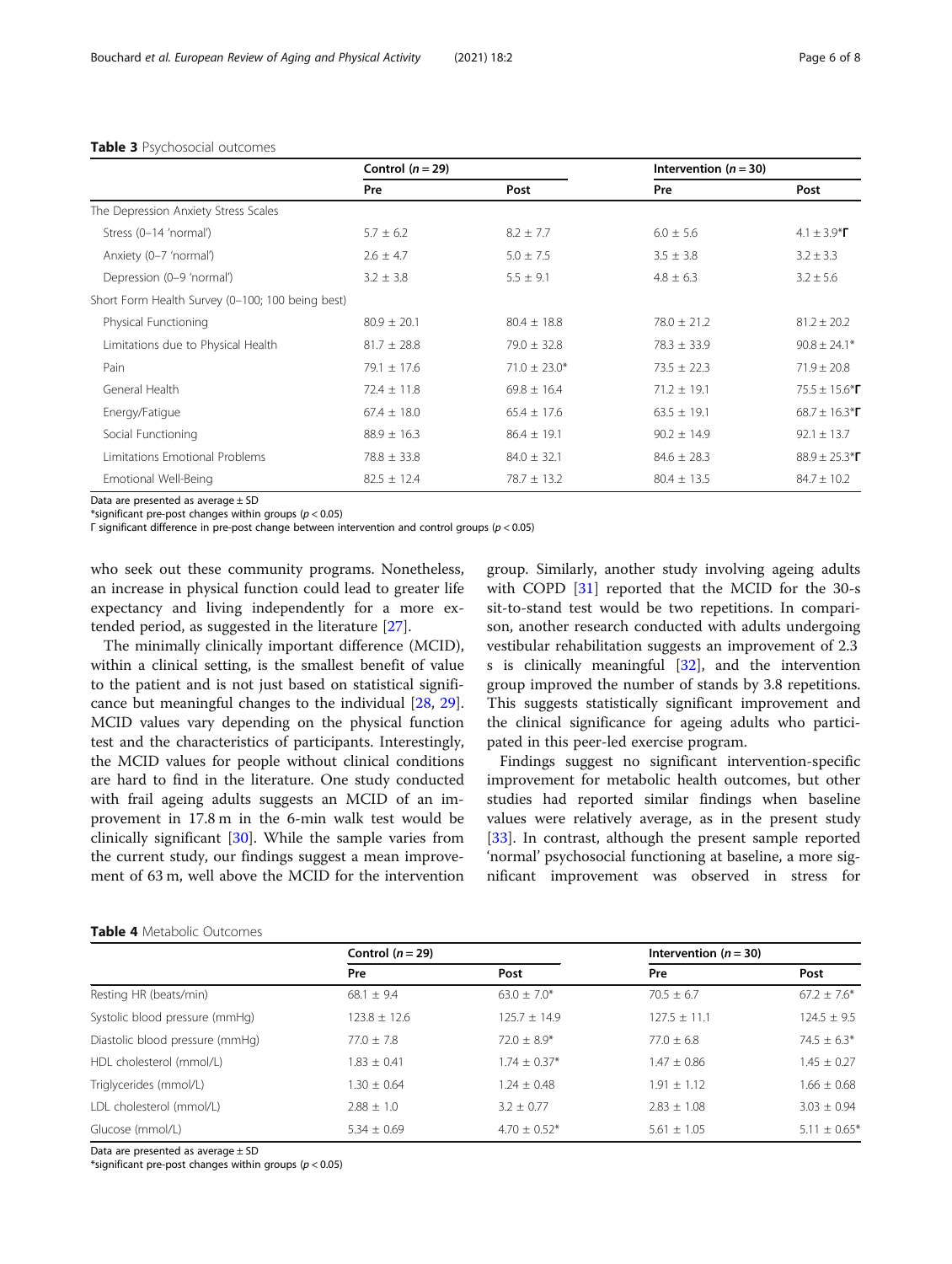<span id="page-6-0"></span>participants in the intervention vs control. Participants in the intervention also reported a more significant improvement in general health, more energy, and fewer role limitations due to emotional problems than those in the control group. A study conducted with 78 ageing adults who participated in a peer-led exercise program also reported an improvement in many domains of the SF-36 despite high baseline scores [\[21\]](#page-7-0). According to previous studies, a greater sense of self-efficacy arising from peer-led exercise could, in part, explain a change in health perceptions [\[9](#page-7-0)]. Like the metabolic outcomes, a lack of change in anxiety and depressive symptoms in the present study is likely due to the participants' nonclinical nature at baseline. It is possible that ageing adults with greater psychosocial difficulties at baseline would have experienced more significant improvements; however, it is also likely that such individuals would find it more challenging to initiate participation in a peer-led exercise group.

## Implications

Peer-led exercise programs can empower seniors to serve their community. This model of exercise delivery is feasible and can be offered at a low cost. In Zoomers on the Go, the only cost was the provincial fitness accreditation training for leaders and the equipment (\$15 per participant). The registration was done by non-profit organizations who also identified a room to offer the free exercise program. The next steps of this program are to impliment the model to be sustainable and study if it is possible to offer it remotely to reach more individuals.

## Limitations

The majority of participants were women suggesting that interventions should be implemented to attract more men to peer-led exercise programs, perhaps by offering an exclusive class for men. The fact that people needed to come to the university facilities for testing two times and regularly attend two weekly exercise sessions may have limited the accessibility of the program for people with lower socioeconomic status. Emotional health was in favour of the control group, compared to the intervention.. Despite these limitations, the study design and the possibility of large-scale implementation of the program are strengths that counterbalance the weaknesses.

## Conclusion

The current work demonstrates the efficacy of a peerled exercise program in improving physical function health among ageing adults. This finding is relevant because of the strong association between physical function and important outcomes such as fall rate, institutionalization, or premature mortality for ageing adults. Future studies need to evaluate the costeffectiveness of peer-led exercise programs, look at strategies to offer these programs in remote areas, and identify how to attract more men.

#### Supplementary Information

The online version contains supplementary material available at [https://doi.](https://doi.org/10.1186/s11556-021-00257-x) [org/10.1186/s11556-021-00257-x](https://doi.org/10.1186/s11556-021-00257-x).

#### Additional file 1.

#### Abbreviations

RCT: Randomized controlled trial; SFT: Senior fitness tests; GLM: Generalized linear model; CSEP: Canadian society of exercise physiology; 6MWT: 6-Min walk test; HDL: High-density lipoprotein; LDL: Low-density lipoproteins; DASS-21: Depression anxiety stress scales - 21 item; SF-36: The short form health survey - 36 items; MCID: Minimally clinically important difference

#### Acknowledgments

Not applicable.

### Authors' information (optional)

Not applicable.

## Authors' contributions

The author (s) read and approved the final manuscript.

#### Funding

This study is funded by the Government of New Brunswick Wellness Grant; and the New Brunswick Health Research Foundation Grant.

#### Availability of data and materials

The datasets used and analyzed during the current study are available from the corresponding author on reasonable request.

#### Ethics approval and consent to participate

Ethical approval was received from Horizon Health (#2018–2567).

#### Consent for publication

Not applicable.

## Competing interests None.

#### Author details

<sup>1</sup>Cardiometabolic Exercise & Lifestyle Laboratory, Fredericton, NB, Canada <sup>2</sup> Faculty of Kinesiology, University of New Brunswick, Fredericton, NB E3B 4J9 Canada. <sup>3</sup> Department of Psychology, University of New Brunswick, Fredericton, NB, Canada. <sup>4</sup>Secteur Éducation et kinésiologie, Université de Moncton, Fredericton, NB, Canada. <sup>5</sup> Faculty of Law, University of New Brunswick, Fredericton, NB, Canada.

## Received: 4 November 2020 Accepted: 31 January 2021 Published online: 11 February 2021

#### References

- He W, Goodkind D, Kowal PR. An aging world: 2015. 2016.
- 2. Penedo FJ, Dahn JR. Exercise and well-being: a review of mental and physical health benefits associated with physical activity. Curr Opin Psychiatry. 2005;18(2):189–93.
- 3. Clarke J, Colley R, Janssen I, Tremblay MS. Accelerometer-measured moderate-to-vigorous physical activity of Canadian adults, 2007 to 2017. Health Rep. 2019;30(8):3–10.
- 4. Rivera-Torres S, Fahey TD, Rivera MA. Adherence to exercise programs in older adults: informative report. Gerontol Geriatr Med. 2019;5:2333721418823604. [https://doi.org/10.1177/2333721418823604.](https://doi.org/10.1177/2333721418823604)
- 5. Willow C, Neale B, editors. Young children's citizenship: ideas into practice. York: Joseph Rowntree Foundation; 2004. 180 p